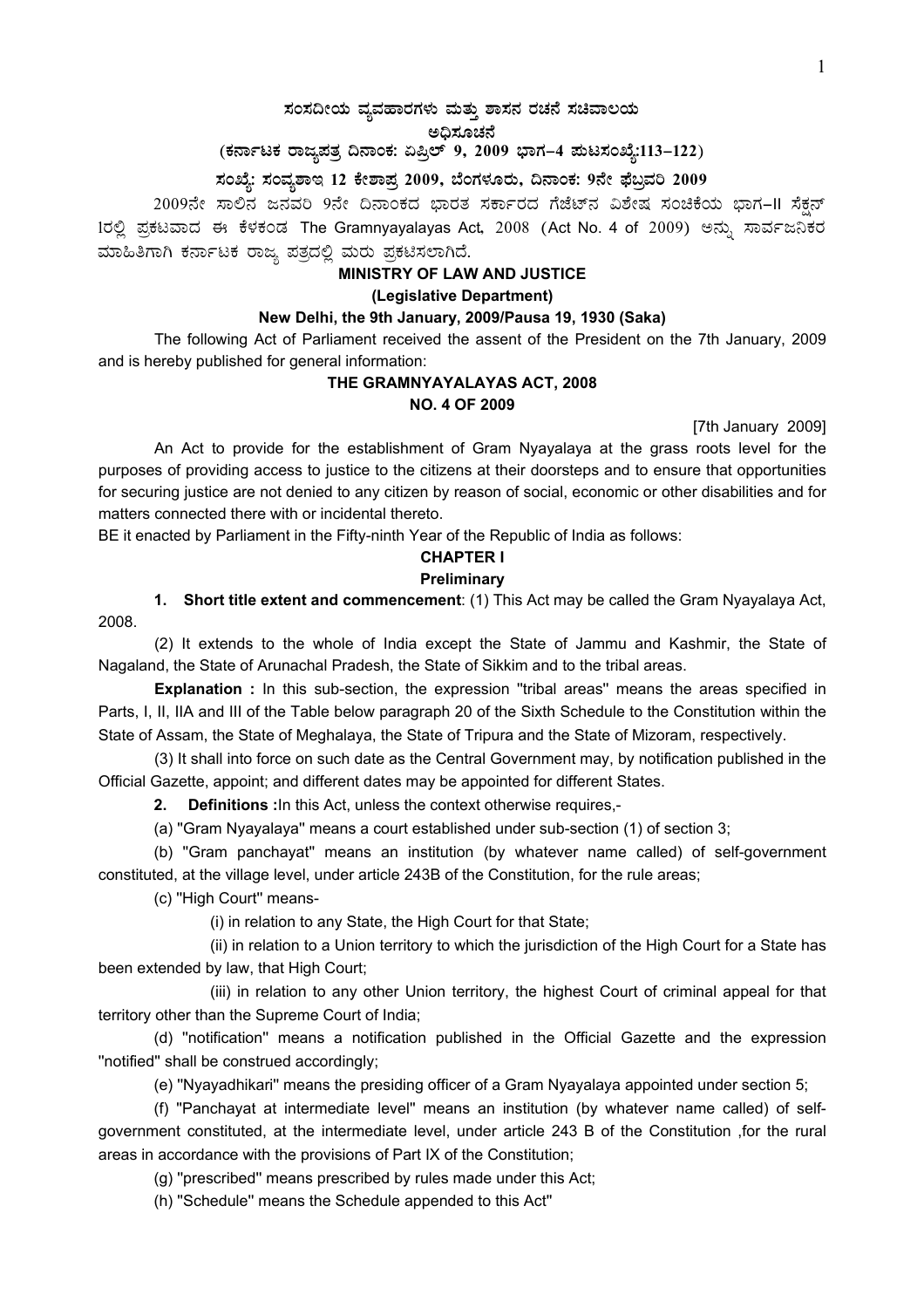(i) ''State Government'' in relation to a Union territory, means the administrator thereof appointed under article 239 of the Constitution;

 (j) words and expressions used herein and not defined but defined in the Code of Civil Procedure, 1908 (5 of 1908) or the Code of Criminal Procedure, 1973 (2 of 1974) shall have the meanings respectively assigned to them in those Codes.

## **CHAPTER II**

## **GRAM NYAYALAYA**

 **3. Establishment of Gram Nyayalayas:** (1) For the purpose of exercising the jurisdiction and powers conferred on a Gram Nyayalaya by this Act, the state Government, after consultation with the High Court, may, by notification, establish one or more Gram Nyayalayas for every Panchayat at intermediate level or a group of contiguous Panchayats at intermediate level in a district or where there is no Panchayat at intermediate level in any State, for a group of contiguous Gram Panchayats.

(2) The State Government shall, after consultation with the High Court, specify, by notification, the local limits of the area to which the jurisdiction of a Gram Nyayalaya shall extend and may, at any time, increase, reduce or alter such limits.

 (3) The Gram Nyayalayas established under sub-section (1) shall be in additional to the courts established under any other law for the time being in force.

**4. Headquarters of Gram Nyayalaya :** The headquarters of every Gram Nyayalaya shall be located at the headquarters of the intermediate Panchayat in which the Gram Nyayalaya is established or such other place as may be notified by the State Government.

**5. Appointment of Nyayadhikari :** The State Government shall, in consultation with the High Court, appoint a Nyayadhikari for every Gram Nyayalaya.

**6. Qualifications for appointment of Nyayadhikari :** (1) A person shall not be qualified to be appointed as a Nyayadhikari unless he is eligible to be appointed as a Judicial Magistrate of the first class.

 (2) While appointing a Nyayadhikari, representation shall be given to the members of the Scheduled Castes, the Scheduled Tribes, women and such other classes or communities as may be specified by notification, by the State Government from time to time.

**7. Salary allowances and other terms and conditions of service of Nayadhikari :** The salary and other allowances payable to, and the other terms and conditions of service of, a Nyayadhikari shall be such as may be applicable to the Judicial Magistrate of the first class.

**8. Nyayadhikari not to preside over proceedings in which he is interested:** The Nyayadhikari shall not preside over the proceedings of a Gram Nyayalaya in which he has any interest or is otherwise involved in the subject matter of the dispute or is related to any party to such proceedings and in such a case, the Nyayadhikari shall refer the matter to the District Court or the Court of Session, as the case may be, for transferring it to any other Nyayadhikari.

**9. Nyayadhikari to hold mobile courts and conduct proceedings in villages :** (1) The Nyayadhikari shall periodically visit the villages falling under his jurisdiction and conduct trial or proceedings at any place which he considers is in close proximity to the place where the parties ordinarily reside or where the whole or part of the cause of action had arisen:

 Provided that where the Gram Nyayalaya decides to hold mobile court outside its headquarters, it shall give wide publicity as to the date and place where it proposes to hold mobile court.

 (2) The State Government shall extend all facilities to the Gram Nyayalaya including the provision of vehicles for holding mobile court by the Nyayadhikari while conducting trial or proceedings outside its headquarters.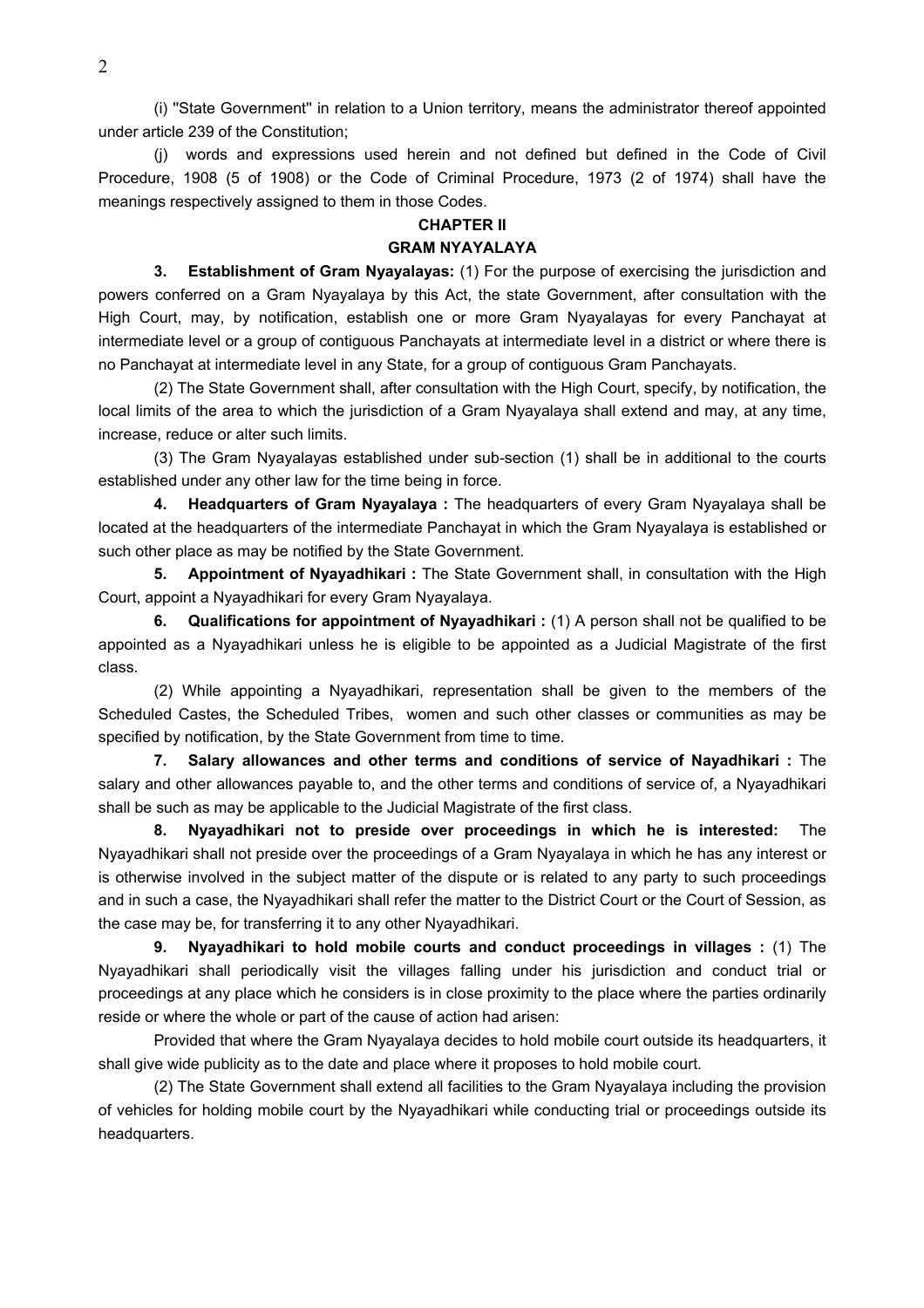**10. Seal of Gram Nyayalaya :** Every Gram Nyayalaya established under this Act shall use a seal of the court in such form and dimensions as may be prescribed by the High Court with the approval of the State Government.

## **CHAPTER III**

## **JURISDICTION, POWERS AND AUTHORITY OF GRAM NYAYALAYA**

 **11. Jurisdiction of Gram Nyayalaya :** Notwithstanding anything contained in the Code of Criminal Procedure, 1973 (2 of 1974) or the Code of Civil Procedure, 1908 (5 of 1908) or any other law for the time being in force, the Gram Nyayalaya shall exercise both civil and criminal jurisdiction in the manner and to the extent provided under this Act.

 **12. Criminal Jurisdiction** : (1) Notwithstanding anything contained in the Code of Criminal Procedure, 1973 (2 of 1974) or any other law for the time being in force, the Gram Nyayalaya may take cognizance of an offence on a complaint or on a police report and shall.

(a) try all offences specified in Part I of the First Schedule; and

 (b) try all offences and grant relief, if any, specified under the enactments included in Part II of that Schedule.

 (2) Without prejudice to the provisions of sub-section (1), the Gram Nyayalaya shall also try all such offences or grant such relief under the State Acts which may be notified by the State Government under sub-section (3) of section 14.

**13. Civil jurisdiction :** (1) Notwithstanding anything contained in the Code of Civil Procedure, 1908 (5 of 1908) or any other law for the time being in force, and subject to sub-section (2), the Gram Nyayalaya shall have jurisdiction to-

 (a) try all suits or proceedings of a civil nature falling under the classes of disputes specified in Part I of the Second Schedule;

 (b) try all classes of claims and disputes which may be notified by the Central Government under sub-section (1) of section 14 and by the State Government under sub-section (3) of the said section.

 (2) The pecuniary limits of the Gram Nyayalaya shall be such as may be specified by the High Court, in consultation with the State Government, by notification, from time to time

**14. Power to amend Schedules :** (1) Where the Central Government is satisfied that it is necessary or expedient so to do, it may by notification, add to or omit any item in Part I or Part II of the First Schedule or Part II of the Second Schedule, as the case may be, and it shall be deemed to have been amended accordingly.

(2) Every notification issued under sub-section (1) shall be laid before each House of Parliament

 (3) If the State Government is satisfied that it is necessary or expedient so to do, it may, in consultation with the High Court, by notification, add to any item in Part III of the First Schedule or Part III of the Second Schedule or omit from it any item in respect of which the State Legislature is competent to make laws and thereupon the First Schedule or the Second Schedule, as the case may be, shall be deemed to have been amended accordingly.

(4) Every notification issued under sub-section (3) shall be laid before the State Legislature.

**15. Limitation** :(1) The provisions of the Limitation Act, 1963 (36 of 1963) shall be applicable to the suits triable by the Gram Nyayalaya.

 (2) The provisions of Chapter XXXVI of the Code of Criminal Procedure, 1973 (2 of 1974) shall be applicable in respect of the offences triable by the Gram Nyayalaya.

**16. Transfer of pending proceedings :** (1) The District Court or the Court of Session, as the case may be, with effect from such date as may be notified by the High Court, May transfer all the civil or criminal cases, pending before the courts subordinate to it, to the Gram Nyayalaya competent to try or dispose of such cases.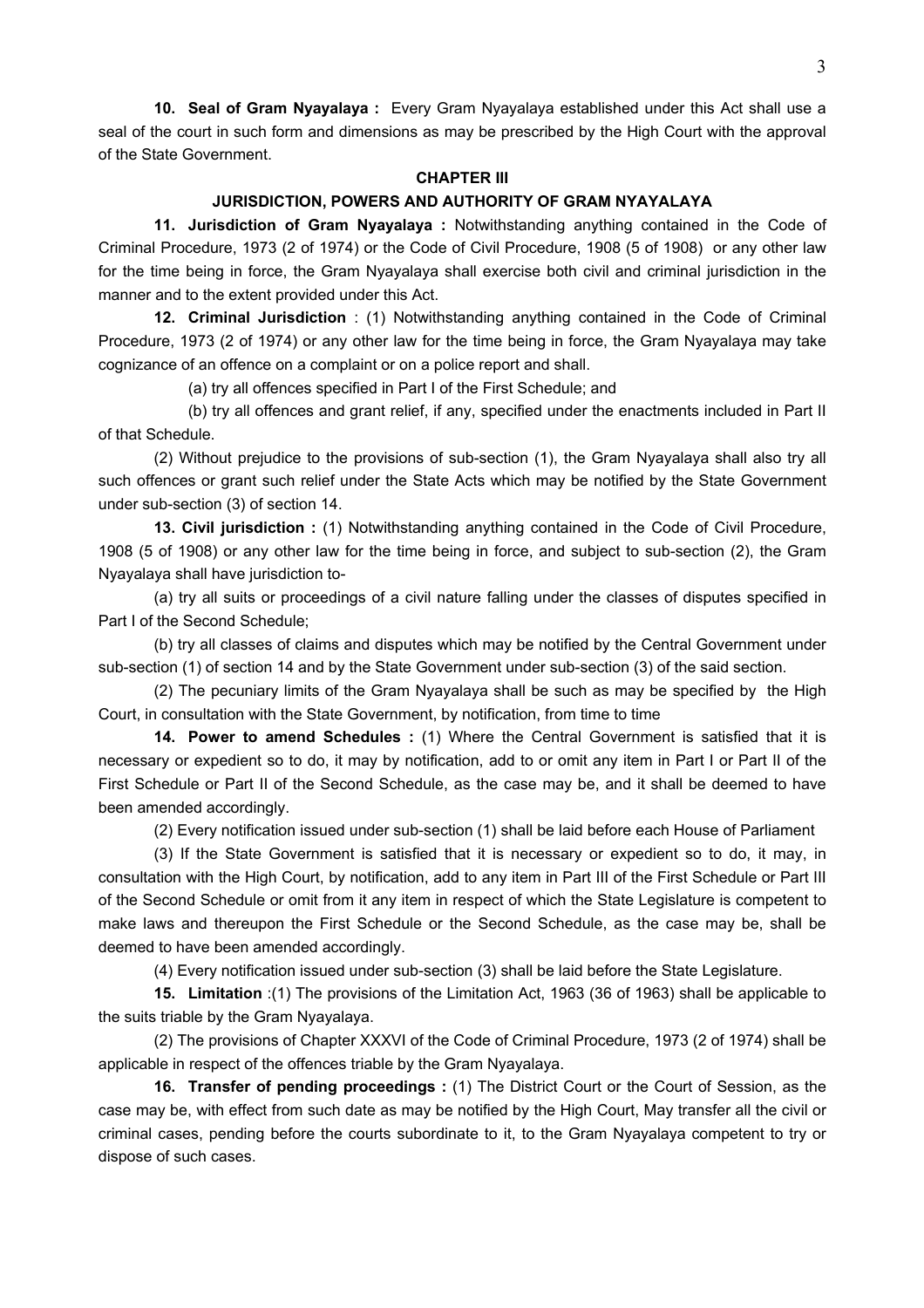(2) The Gram Nyayalaya may, in his discretion, either retry the cases or proceed from the stage at which it was transferred to it.

**17. Duties of ministerial officers :** (1) The State Government shall determine the nature and categories of the officers and other employees required to assist a Gram Nyayalaya in the discharge of its functions and provide the Gram Nyayalaya with such officers and other employees as it may think fit.

 (2) The salaries and allowances payable to and other conditions of service of, the officers and other employees of the Gram Nyayalaya shall be such as may be prescribed by the State Government.

 (3) The officers and other employees of a Gram Nyayalaya shall perform such duties as may, from time to time, be assigned to them by the Nyayadhikari.

#### **CHAPTER IV**

#### **PROCEDURE IN CRIMINAL CASES**

 **18. Overriding effect of Act in criminal trial :** The provisions of this Act shall have effect notwithstanding anything contained in the Code of Criminal Procedure, 1973 ( 2 of 1974) or any, other law, but save as expressly provided in this Act, the provisions of the Code shall, in so far as they are not inconsistent with the provisions of this Act, apply to the proceedings before a Gram Nyayalaya; and for the purpose of the said provisions of the Code, the Gram Nyayalaya shall be deemed to be a Court of Judicial Magistrate of the first class.

 **19. Gram Nyayalaya to follow summary trial procedure :** (1) Notwithstanding anything contained in sub-section (1) of section 260 or sub-section (2) of section 262 of the Code of Criminal Procedure, 1973 (2 of 1974), the Gram Nyayalaya shall try the offences in a summary way in accordance with the procedure specified in Chapter XXI of the said Code and the provisions of sub-section (1) of section 262 and sections 263 to 265 of the said Code, shall, so far as may be, apply to such trial.

 (2) When, in the course of a summary trial, it appears to the Nyayadhikari that the nature of the case is such that it is undersirable to try it summarily, the Nyayadhikari shall recall any witness who may have been examined and proceed to re-hear the case in the manner provided under the code of Criminal Procedure, 1973, (2 of 1974).

**20. Plea bargaining before Gram Nyayalaya :** A person accused of an offence may file an application for plea bargaining in Gram Nyayalaya in which such offence is pending trial and the Gram Nyayalaya shall dispose of the case in accordance with the provisions of Chapter XXIA of the Code of Criminal procedure, 1973 (2 of 1974).

**21. Conduct of cases in Gram Nyayalaya and legal aid to parties :** (1) For the purpose of conducting criminal cases in the Gram Nyayalaya on behalf of the Government, the provisions of section 25 of the Code of Criminal Procedure, 1973 (2 of 1974) shall apply.

 (2) Notwithstanding anything contained in sub-section (1), in a criminal proceeding before the Gram Nyayalaya, the complainant may engage an advocate of his choice at his expense to present the case of prosecution with the leave of the Gram Nyayalaya.

 (3) The State Legal services Authority, constituted under section 6 of the Legal Services Authorities Act, 1987 (39 of 1987) shall prepare a panel of advocates and assign at least two of them to be attached to each Gram Nyayalaya so that their services may be provided by the Gram Nyayalaya to the accused unable to engage an advocate.

**22. Pronouncement of judgment :** (1) The judgment in every trial shall be pronounced by the Nyayadhikari in open court immediately after the termination of the trial or at any subsequent time, not exceeding fifteen days, of which notice shall be given to the parties.

 (2) The Gram Nyayalaya shall deliver a copy of its judgement immediately to both the parties free of cost.

## **CHAPTER V PROCEDURE IN CIVIL CASES**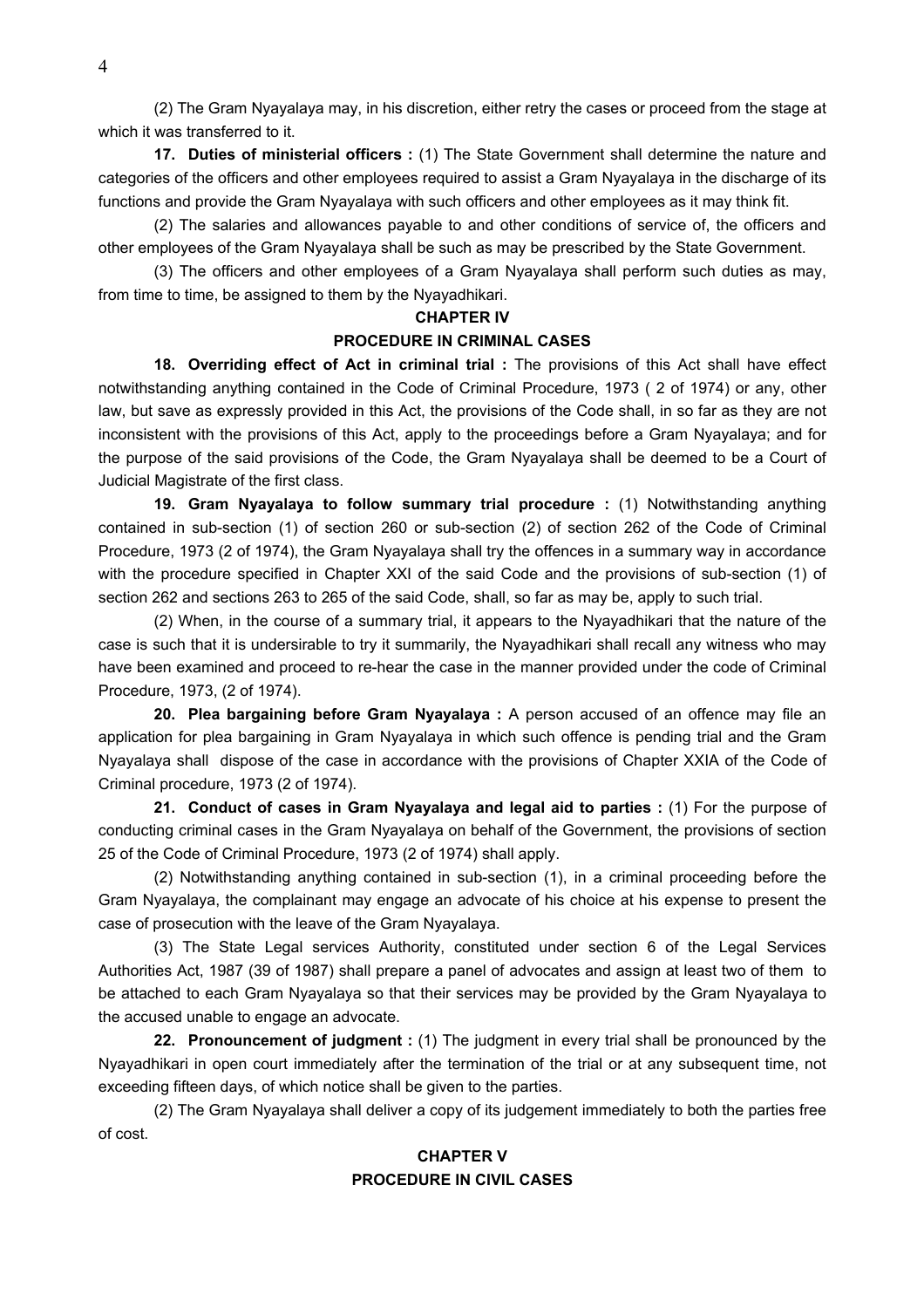**23. Overriding effect of Act in Civil proceedings :** The Provisions of this Act shall have effect notwithstanding anything contained in the Code of Civil Procedure, 1908 (5 of 1908) or any other law, but save as expressly provided in this Act, the provisions of the Code shall, in so far as they are not inconsistent with the provisions of this Act, apply to the proceedings before a Gram Nyayalaya; and for the purpose of the said provisions of the Code, the Gram Nyayalaya shall be deemed to be a civil court.

 **24. Special procedure in civil disputes:** (1) Notwithstanding anything contained in any other law for the time being in force, every suit claim or dispute under this Act shall be instituted by making an application to the Gram Nyayalaya in such form, in such manner, and accompanied by such fee, not exceeding rupees one hundred, as may be prescribed by the High Court, from time to time in consultation with the state Government.

 (2) Where a suit, claim or dispute has been duly instituted, a summons shall be issued by the Gram Nyayalaya, accompanied by a copy of the application made under sub-section (1), to the opposite party to appear and answer the claim by such date as may be specified therein and the same shall be served in such manner as may be prescribed by the High Court.

 (3) After the opposite party files his written statement, the Gram Nyayalaya shall fix a date for hearing and inform all the parties to be present in person or through their advocates.

 (4) On the date fixed for hearing the Gram Nyayalaya shall hear both the parties in regard to their respective contentions and where the dispute does not require recording of any evidence, pronounce the judgement; and in case where it requires recording of evidence, the Gram Nyayalaya shall proceed further.

(5) The Gram Nyayalaya shall also have the power,-

(a) to dismiss any case for default or to proceed ex parte; and

 (b) to set aside any such order of dismissal for default or any order passed by it for hearing the case ex parte.

 (6) In regard to any incidental matter that may arise during the course of the proceedings, the Gram Nyayalaya shall adopt such procedure as it may deem just and reasonable in the interest of justice.

 (7) The proceedings shall, as far as practicable, be consistent with the interests of justice and the hearing shall be continued on a day-to day basis until its conclusion, unless the Gram Nyayalaya finds the adjournment of the hearing beyond the following day to be necessary for reasons to be recorded in writing.

 (8) The Gram Nyayalaya shall dispose of the application made under sub-section (1) within a period of six months from the date of its institution.

 (9) The judgement in every suit, claim or dispute shall be pronounced in open court by the Gram Nyayalaya immediately after conclusion of hearing or at any subsequent time, not exceeding fifteen days, of which notice shall be given to the parties.

 (10) The judgement shall contain a concise statement of the case, the point for determination, the decision thereon and the reasons for such decision.

 (11) A copy of the judgement shall be delivered free of cost to both the parties within three days from the date of pronouncement of the judgement.

**25. Execution of decrees and orders of Gram Nyayalaya :** (1) Notwithstanding anything contained in the Code of Civil Procedure, 1908, (5 of 1908) the judgement passed by a Gram Nyayalaya shall be deemed to be a decree and it shall be executed by a Gram Nyayalaya as a decree of the civil court and for this purpose, the Gram Nyayalaya shall have all the powers of a civil court.

 (2) The Gram Nyayalaya shall not be bound by the procedure in respect of execution of a decree as provided in the Code of Civil Procedure, 1908 (5 of 1908) and it shall be guided by the principles of natural justice.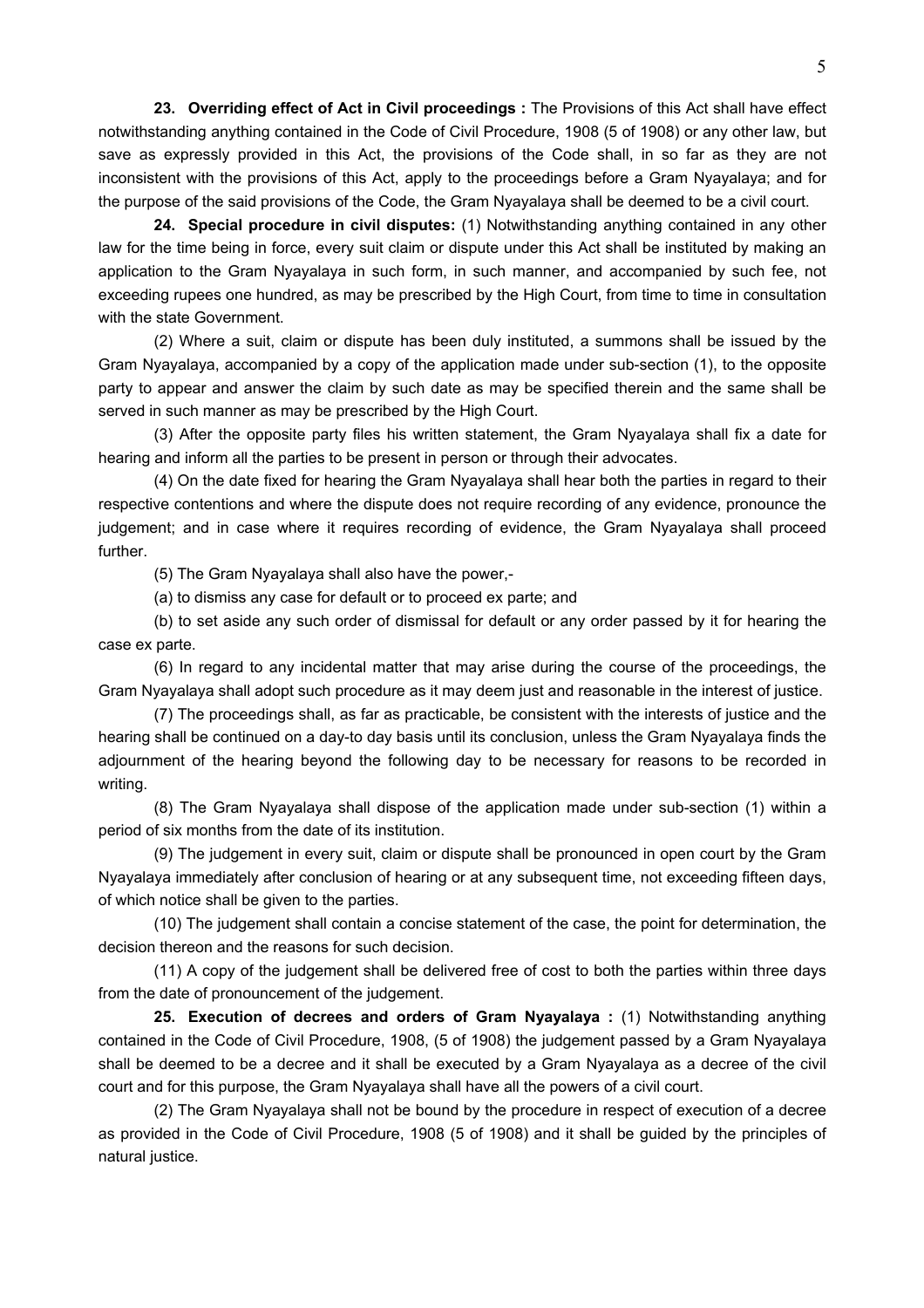(3) A decree may be executed either by the Gram Nyayalaya which passed it or by the other Gram Nyayalaya to which it is sent for execution.

**26. Duty of Gram Nyayalaya to make efforts for conciliation and settlement of civil disputes** :(1) In every suit or proceeding, endeavour shall be made by the Gram Nyayalaya in the first instance, where it is possible to do so, consistent with the nature and circumstances of the case, to assist, persuade and conciliate the parties in arriving at a settlement in respect of the subject matter of the suit, claim or dispute and for this purpose, a Gram Nyayalaya shall follow such procedure as may be prescribed by the High Court.

 (2) Where in any suit or proceeding, it appears to the Gram Nyayalaya at any stage that there is a reasonable possibility of a settlement between the parties, the Gram Nyayalaya may adjourn the proceeding for such period as it thinks fit to enable them to make attempts to effect such a settlement.

 (3) Where any proceeding is adjourned under sub-section (2), the Gram Nyayalaya may, in its discretion, refer the matter to one or more Conciliators for effecting a settlement between the parties.

 (4) The power conferred by sub-section (2) shall be in addition to, and not in derogation of any, other power of the Gram Nyayalaya to adjourn the proceeding.

**27. Appointment of Conciliators :** (1) For the purposes of section 26, the District Court, shall, in consultation with the District Magistrate, prepare a panel consisting of the names of social workers at the village level having integrity for appointment as Conciliators who possess such qualifications and experience as may be prescribed by the High Court.

 (2) The sitting fee and other allowances payable to and the other terms and conditions for engagement of Conciliators shall be such as may be prescribed by the State Government.

**28. Transfer of civil disputes :** The District Court having jurisdiction may, on an application made by any party or when there is considerable pendency of cases in one Gram Nyayalaya or whenever it considers necessary in the interests of justice, transfer any case pending before a Gram Nyayalaya to any other Gram Nyayalaya within its jurisdiction.

## **CHAPTER VI**

### **PROCEDURE GENERALLY**

 **29. Proceedings to be in the official language of the State:** The proceedings before the Gram Nyayalaya and its Judgment shall, as far as practicable, be in one of the official languages of the State other than the English language.

 **30. Application of Indian Evidence Act 1872 :** A Gram Nyayalaya may receive as evidence any report, statement, document, information or matter that may, in its opinion, assist it to deal effectually with a dispute, whether or not the same would be otherwise relevant or admissible under the Indian Evidence Act, 1872 (1 of 1872).

**31. Record of oral evidence :** In suits or proceedings before a Gram Nyayalaya, it shall not be necessary to record the evidence of witnesses at length, but the Nyayadhikari, as the examination of each witness proceeds, shall, record or cause to be recorded, a memorandum of substance of what the witness deposes, and such memorandum shall be signed by the witness and the Nyayadhikari and it shall form part of the record.

**32. Evidence of formal character on affidavit :** (1) The evidence of any person where such evidence is of a formal character, may be given by affidavit and may, subject to all just exceptions, be read in evidence in any suit or proceeding before a Gram Nyayalaya.

 (2) The Gram Nyayalaya may, if it thinks fit, and shall on the application of any of the parties to the suit or proceeding, summon and examine any such person as to the facts contained in his affidavit.

## **CHAPTER VII APPEALS**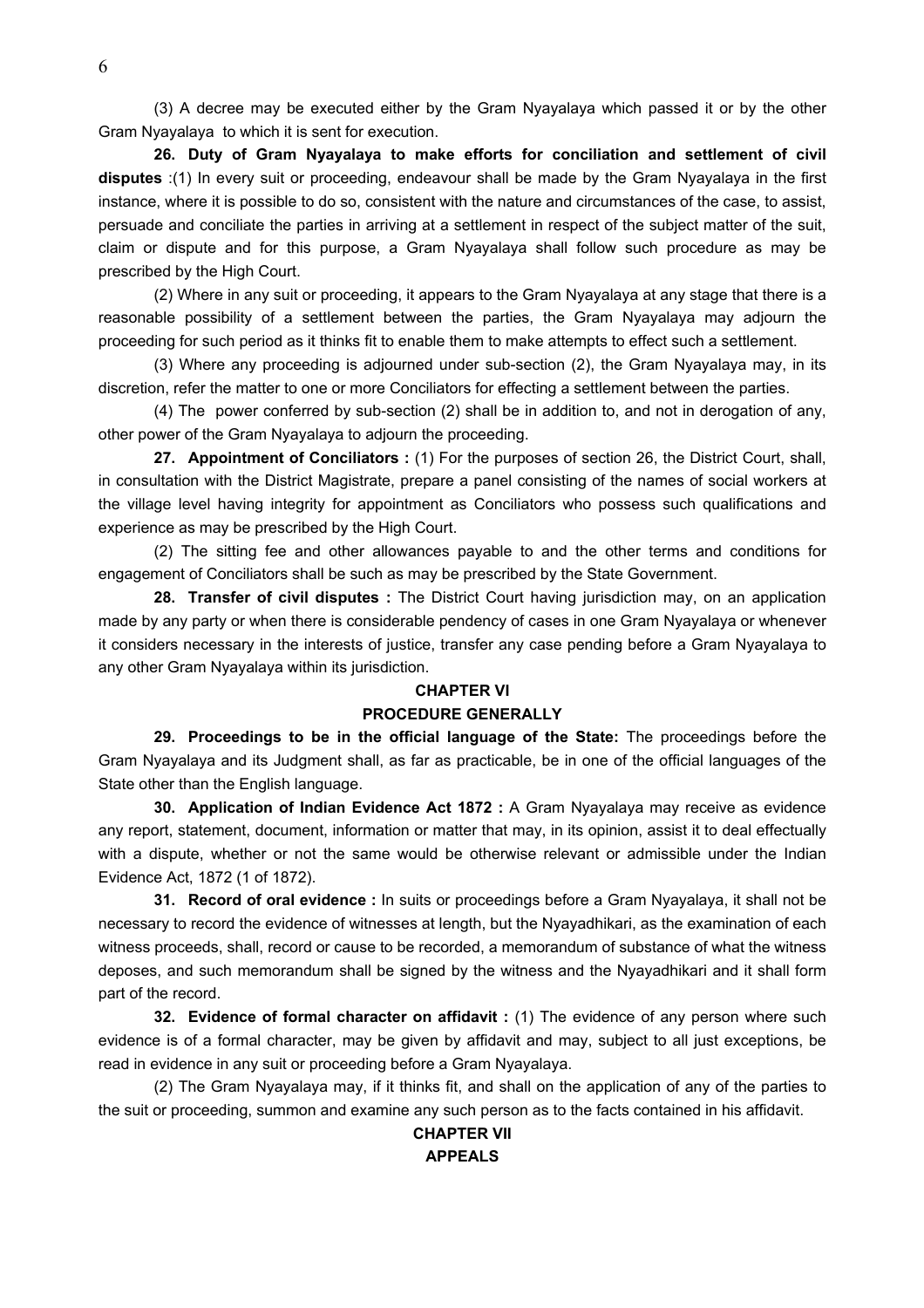**33. Appeal in criminal cases :** (1) Notwithstanding anything contained in the Code of Criminal Procedure, 1973 (2 of 1974) or any other law, no appeal shall lie from any judgment, sentence or order of a Gram Nyayalaya except as provided hereunder.

(2) No appeal shall lie where-

(a) an accused person has pleaded guilty and has been convicted on such plea;

 (b) the Gram Nyayalaya has passed only a sentence of fine not exceeding one thousand rupees.

 (3) Subject to sub-section (2), an appeal shall lie from any other judgment, sentence or order of a Gram Nyayalaya to the Court of Session.

 (4) Every appeal under this section shall be preferred within a period of thirty days from the date of judgement, sentence or order of a Gram Nyayalaya;

 Provided that the Court of session may entertain an appeal after the expiry of the said period of thirty days if it is satisfied that the appellant had sufficient cause for not preferring the appeal within the said period.

 (5) An appeal preferred under sub-section (3) shall be heard and disposed of by the Court of Session within six months from the date of filing of such appeal.

 (6) The Court of Session may, pending disposal of the appeal, direct the suspension of the sentence or order appealed against.

 (7) The decision of the Court of Session under sub-section (5) shall be final and no appeal or revision shall lie from the decision of the Court of Session;

 Provided that nothing in this sub-section shall preclude any person from availing of the judicial remedies available under articles 32 and 226 of the Constitution.

**34. Appeal in civil cases :** (1) Notwithstanding anything contained in the Code of Civil Procedure, 1908 (5 of 1908) or any other law, and subject to sub-section (2) an appeal shall lie from every judgment or order, not being an interlocutory order, of a Gram Nyayalaya to the District Court.

(2) No appeal shall lie from any judgment or order passed by the Gram Nyayalaya

(a) with the consent of the parties;

 (b) where the amount or value of the subject matter of a suit, claim or dispute does not exceed rupees one thousand;

 (c) except on a question of law, where the amount or value of the subject matter of such suit, claim or dispute does not exceed rupees five thousand.

 (3) Every appeal under this section shall be preferred within a period of thirty days from the date of the judgment or order of a Gram Nyayalaya.

 Provided that the District Court may entertain an appeal after the expiry of the said period of thirty days if it is satisfied that the appellant had sufficient cause for not preferring the appeal within the said period.

 (4) An appeal preferred under sub-section (1) shall be heard and disposed of by the District Court within six months from the date of filing of the appeal.

 (5) The District Court may, pending disposal of the appeal, stay execution of the judgment or order appealed against.

 (6) The decision of the District Court under sub-section (4) shall be final and no appeal or revision shall lie from the decision of the District Court:

 Provided that nothing in this sub-section shall preclude any person from availing of the judicial remedies available under articles 32 and 226 of the Constitution.

## **CHAPTER VIII MISCELLANEOUS**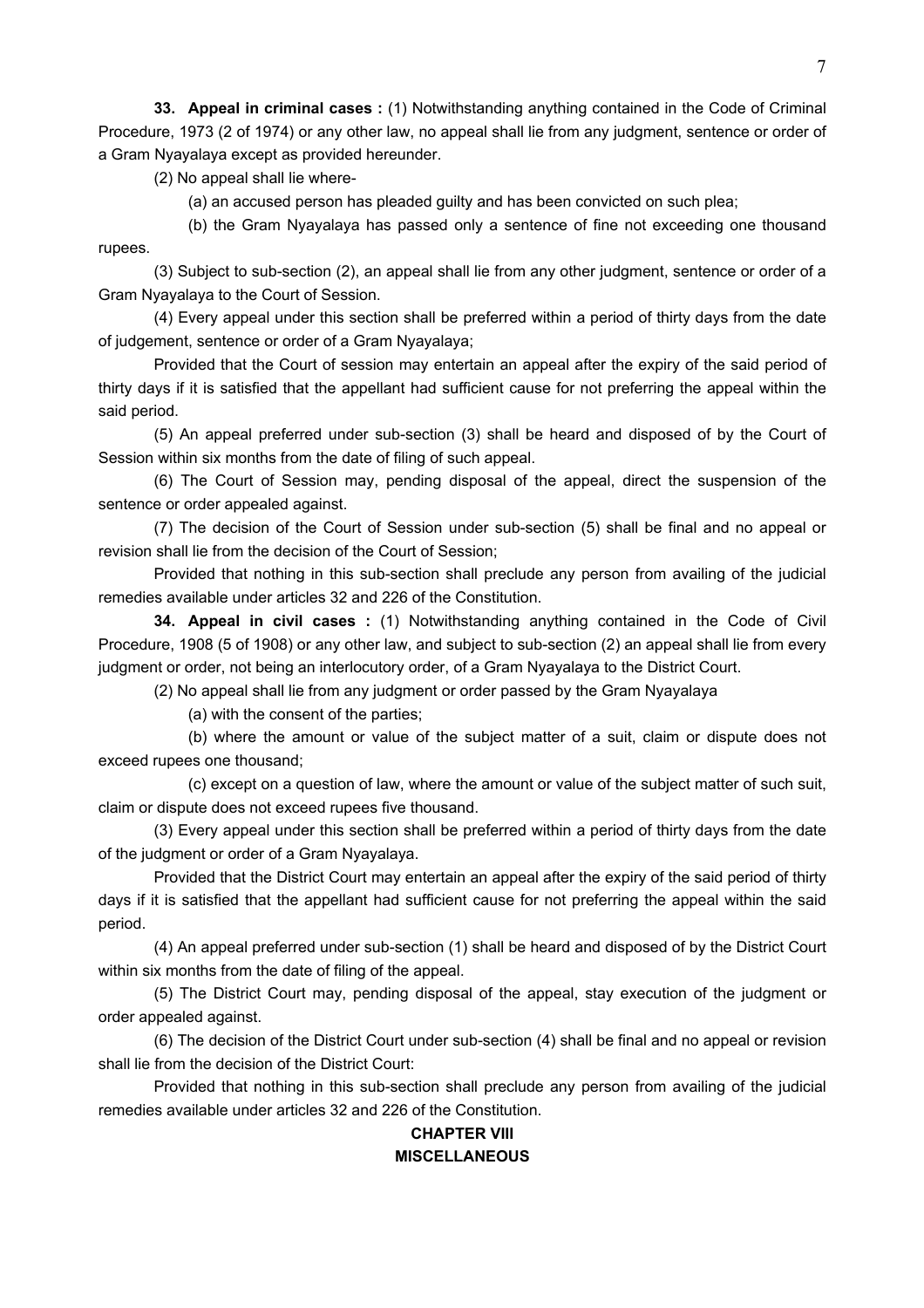**35. Assistance of police to Gram Nyayalayas:** (1) Every police officer functioning within the local limits of jurisdiction of a Gram Nyayalaya shall be bound to assist the Gram Nyayalaya in the exercise of its lawful authority.

 (2) Whenever the Gram Nyayalaya, in the discharge of its functions, directs a revenue officer or police officer or Government servant to provide assistance to the Gram Nyayalaya, he shall be bound to provide such assistance.

**36. Nyayadhikaris and employees etc., to be public servants :** The Nyayadhikaris and the officers and other employees of the Gram Nyayalayas shall be deemed, when acting or purporting to act in pursuance of any of the provisions of this Act, to be public servants within the meaning of section 21 (45 of 1860) of the Indian Penal Code.

**37. Inspection of Gram Nyayalayas:** The High Court may authorise any judicial officer superior in rank to the Nyayadhikri to inspect the Gram Nyayalayas within his jurisdiction once in every six months or such other period as the High Court may prescribe and issue such instructions as he considers necessary and submit a report to the High Court.

**38. Power to remove difficulties :** (1) If any difficulty arises in giving effect to the provisions of this Act, the Central Government may, by order published in the Official Gazette, make such provisions not inconsistent with the provisions of this Act, as may appear to it to be necessary or expedient for removing the difficulty:

 Provided that no order shall be made under this section after the expiry of a period of three years from the date of commencement of this Act.

 (2) Every order made under this section shall be laid, as soon as may be after it is made, before each House of Parliament.

**39. Power of High Court to make rules :** (1) The High Court may, by notification, make rules for carrying out the provisions of this Act.

 (2) In particular, and without prejudice to the generality of the foregoing power, such rules may provide for all or any of the following matters, namely:

(a) the form and dimensions of the seal of the Gram Nyayalaya under section 10;

 (b) the form, the manner and the fee for institution of suit, claim or proceeding under subsection (1) of section 24;

(c) manner of service on opposite party under sub-section (2) of section 24;

(d) procedure for conciliation under sub-section (1) of section 26;

(e) qualifications and experience of Conciliators under sub-section (1) of section 27;

(f) the period for inspection of Gram Nyayalayas under section 37.

(3) Every notification issued by the High Court shall be published in the Official Gazette.

**40. Power of State Government to make rules :** (1) The State Government may, by notification, make rules for carrying out the provisions of this Act.

 (2) In particular, and without prejudice to the generality of the foregoing power, such rules may provide for all or any of the following matters, namely:

 (a) the salaries and allowances payable, to and the other terms and conditions of service of the officers and other employees of the Gram Nyayalayas under sub-section (2) of section 17;

 (b) the sitting fee and other allowances payable to and the other terms and conditions for engagement of, Conciliators under sub-section (2) of section 27.

 (3) Every rule made by the State Government under this Act shall be laid as soon as may be after it is made, before the state Legislature.

# **THE FIRST SCHEDULE (See sections 12 and 14) PART I**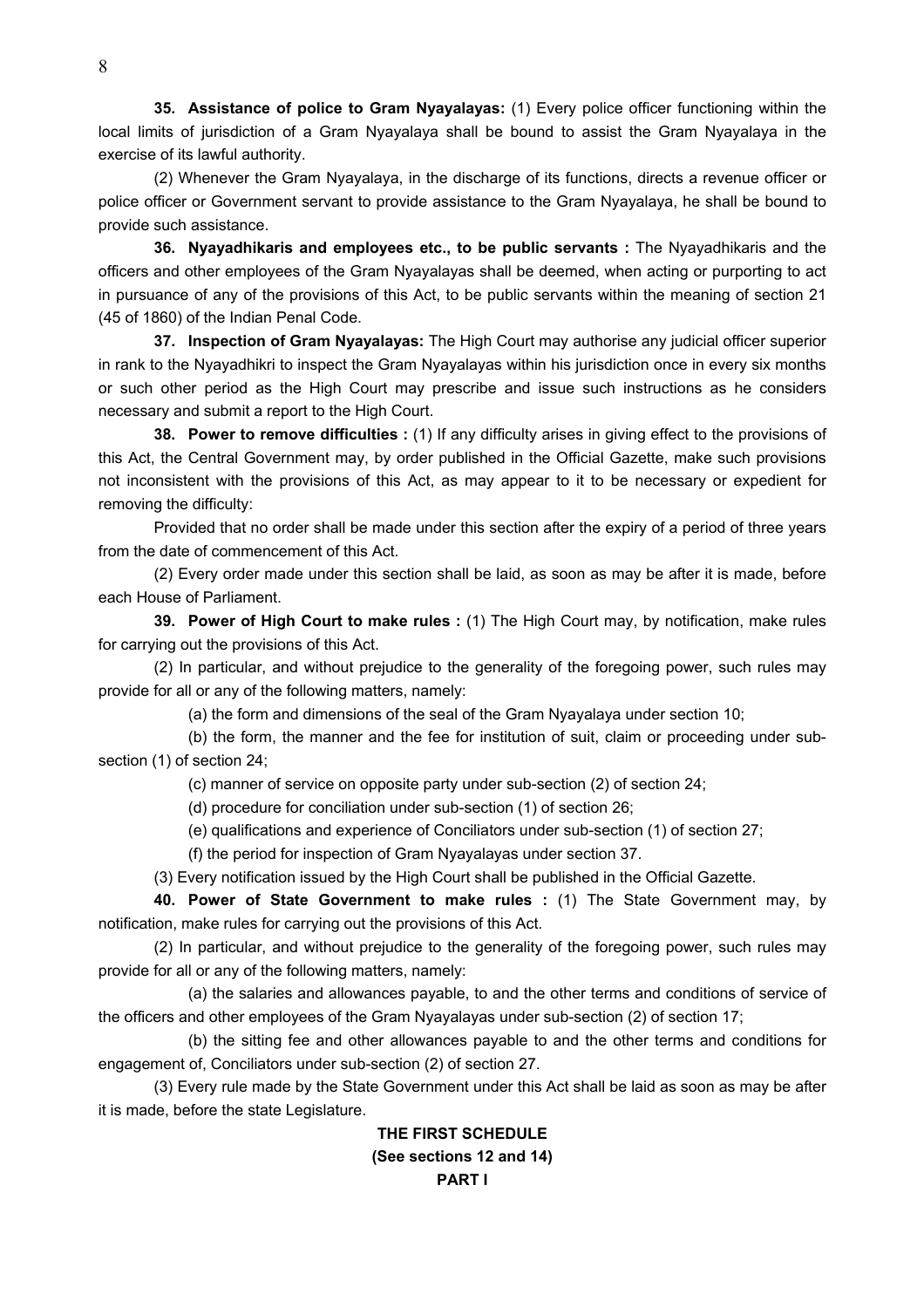## **OFFENCES UNDER THE INDIAN PENAL CODE (45 OF 1860) ETC.**

(i) offences not punishable with death, imprisonment for life or imprisonment for a term exceeding two years;

 (ii) theft, under section 379, section 380 or section 381 of the Indian Penal Code (45 of 1860), where the value of the property stolen does not exceed rupees twenty thousand;

 (iii) receiving or retaining stolen property under section 411 of the Indian Penal Code (45 of 1860), where the value of the property does not exceed rupees twenty thousand;

 (iv) assisting in the concealment or disposal of stolen property, under section 414 of the Indian Penal Code (45 of 1860), where the value of such property does not exceed rupees twenty thousand;

(v) offences under sections 454 and 456 of the Indian Penal Code (45 of 1860);

 (vi) insult with intent to provoke a breach of the peace, under section 504, and criminal intimidation, punishable with imprisonment for a term which may extend to two years, or with fine, or with both, under section 506 of the Indian Penal Code (45 of 1860);

(vii) abetment of any of the foregoing offences;

(viii) an attempt to commit any of the foregoing offences, when such attempt is an offence.

#### **PART II**

## **OFFENCES AND RELIEF UNDER THE OTHER CENTRAL ACTS**

 (i) any offence constituted by an act in respect of which a complaint may be made under section 20 of the Cattle-trespass Act, 1871 (1 of 1871);

(ii) the payment of Wages Act, 1936 (4 of 1936);

(iii) the Minimum Wages Act, 1948 (11 of 1948);

(iv) the Protection of Civil Rights Act, 1955 (22 of 1955);

 (v) order for maintenance of wives, children and parents under Chapter IX of the Code of Criminal Procedure, 1973 (2 of 1974);

(vi) the Bonded Labour System (Abolition )Act, 1976 (19 of 1976);

(vii) the Equal Remuneration Act, 1976 (25 of 1976);

(viii) the Protection of Women from Domestic Violence Act, 2005 (43 of 2005)

### **PART III**

## **OFFENCES AND RELIEF UNDER THE STATE ACTS**

# **(To be notified by the State Government)**

# **THE SECOND SCHEDULE**

## **(See sections 13 and 14)**

## **PART I**

**SUITS OF A CIVIL NATURE WITHIN THE JURISDICTION OF GRAM NYAYALAYAS** 

## **(i) Civil Disputes;**

(a) right to purchase of property;

- (b) use of common pasture;
- (c) regulation and timing of taking water from irrigation channel.

## **(ii) Property Disputes:**

- (a) village and farm houses (Possession);
- (b) water channels;
- (c) right to draw water from a well or tube well
- (iii) Other Disputes :
	- (a) claims under the Payment of Wages Act, 1936 (4 of 1936);
	- (b) claims under the Minimum Wages Act, 1948 (11 of 1948);
	- (c) money suits either arising from trade transaction or money lending;
	- (d) disputes arising out of the partnership in cultivation of land;